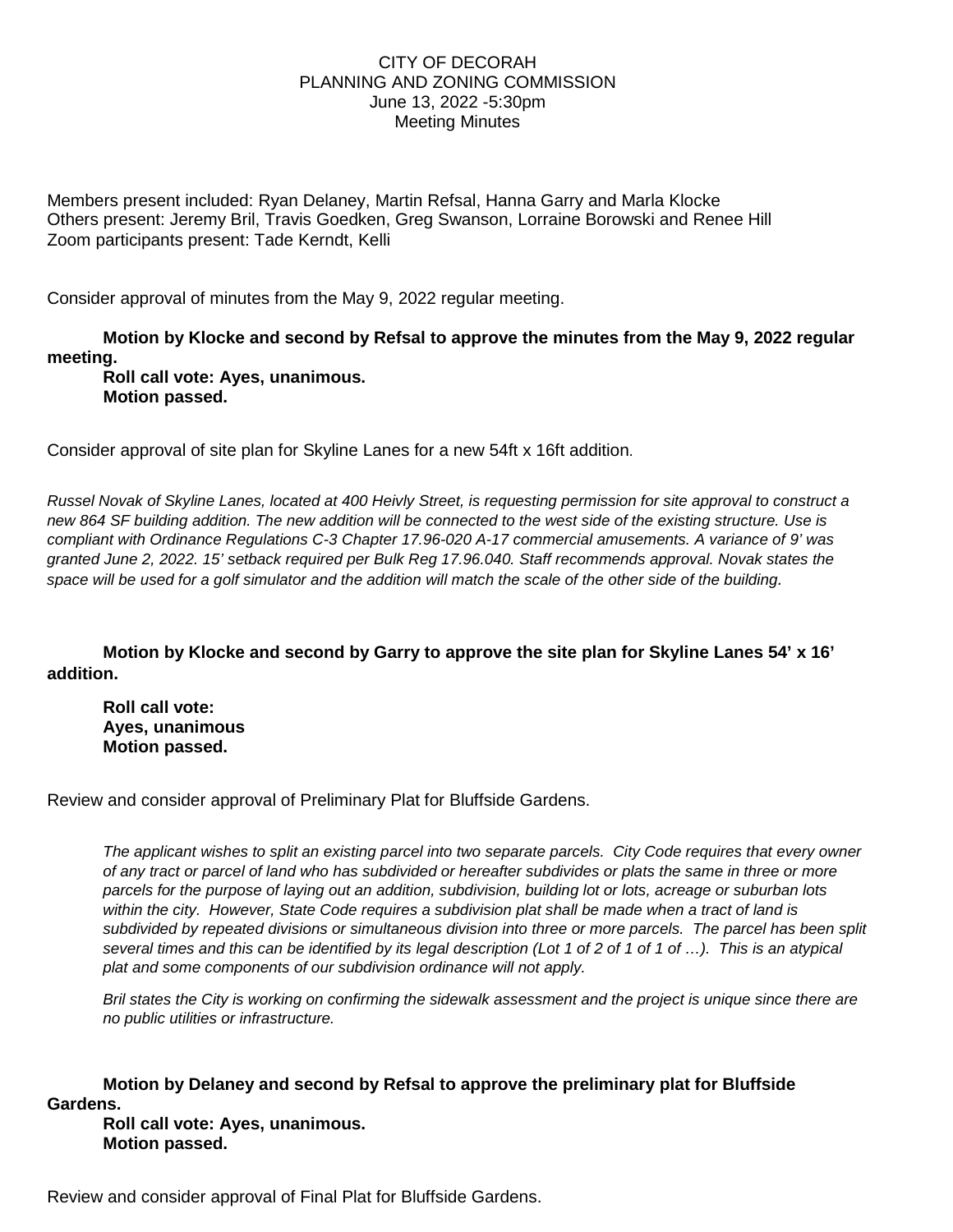## **Motion by Refsal and second by Garry to approve the final plat for Bluffside Gardens. Roll Call Vote: Ayes, unanimous.**

Review and consider approval of Site Plan for Bluffside Gardens

*Bril states a few items still need to be addressed, but nothing substantial that should hold things up. Staff is recommending approval contingent on ownership of property, sign permits and right of way work permit. A storm water management assessment was required, although it has some challenges they are happy with the results.*

**Motion by Garry and second by Refsal to approve the site plan for Bluffside Gardens**

**Roll Call Vote: Ayes - Unanimous Motion Passed**

Set a date for Public Hearing for Ordinance amendment 17.96 C-3 Parking Garages

*Goedken explains some of the properties on Day Spring Lane and the North Alley have double frontage. He advises some language change may need to happen. Board discusses principal uses and what is prohibited. Refsal stated he would like to see a list of all permitted uses and parking regulations for both private and public. Board agrees.*

**Motion by Refsal and second by Klocke to table setting a date for a public hearing on Ordinance amendment to 17.96 C-3 parking garages.**

**Roll Call Vote: Ayes - Unanimous Motion Passed**

Consider setting a date for public hearing on zoning code amendments Chapter 17.08 and 17.52 Loading and Parking Space Requirements for July 11, 2022 at 5:30pm

**Motion by Refsal and second by Garry to set a date for public hearing on zoning code amendments Chapter 17.08 and 17.52 Loading and Parking Space Requirements for July 11, 2022 at 5:30pm**

**Roll Call Vote: Ayes - Unanimous Motion Passed**

Consider setting a date for public hearing on zoning code amendments Chapter 17.16.135, 17.68.030, and 17.80.030 – Fence Requirements for July 11, 2022 at 5:30pm

**Motion by Klocke and second by Garry to set a date for public hearing on zoning code amendments Chapter 17.16.135, 17.68.030 and 17.80.030 Fence Requirements for July 11, 2022 at 5:30pm**

**Roll Call Vote: Ayes - Unanimous Motion Passed**

Other business

**.**

Board discusses the vacant seat for vice Chair.